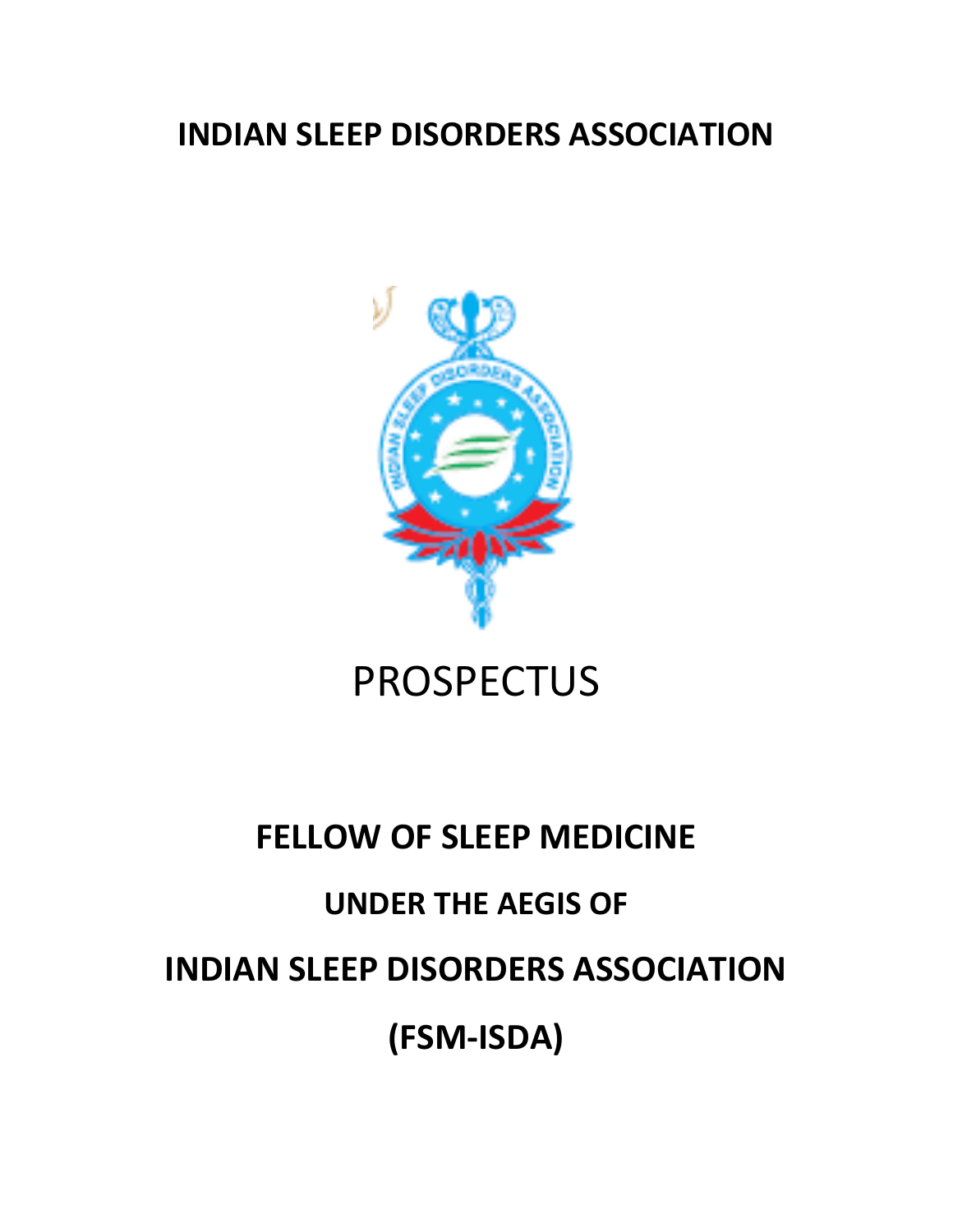## **EXECUTIVE COMMITTEE ISDA**

| <b>Founder President &amp; Chairperson</b> | Dr J C Suri            |
|--------------------------------------------|------------------------|
| <b>President</b>                           | Dr M S Kanwar          |
| <b>Immediate Past President</b>            | Dr N. Ramakrishnan     |
| <b>Vice President</b>                      | Dr Vikram Sarbhai      |
| <b>Honorary Secretary</b>                  | Dr. Dipak Bhattacharya |
| <b>Joint Secretary</b>                     | Dr Garima Shukla       |
| <b>Treasurer</b>                           | Dr U C Ojha            |

| <b>Regional Governors</b> | <b>North zone:</b> | Dr. M K Sen         |
|---------------------------|--------------------|---------------------|
|                           | <b>South zone:</b> | Dr Suresh Kumar     |
|                           | <b>West zone:</b>  | Dr S Ramnathan Iyer |
|                           | East zone:         | Dr. Dhrubajyoti Roy |

**Governing council members:**

**Dr (Prof) Manjari Tripathi**

**Dr. Preeti Avinash Devnani**

**Dr Jyotsna M Joshi**

**Dr Aloke Gopal Ghoshal**

**Dr. R. Vijai Kumar**

**Dr H B Chandershekhar**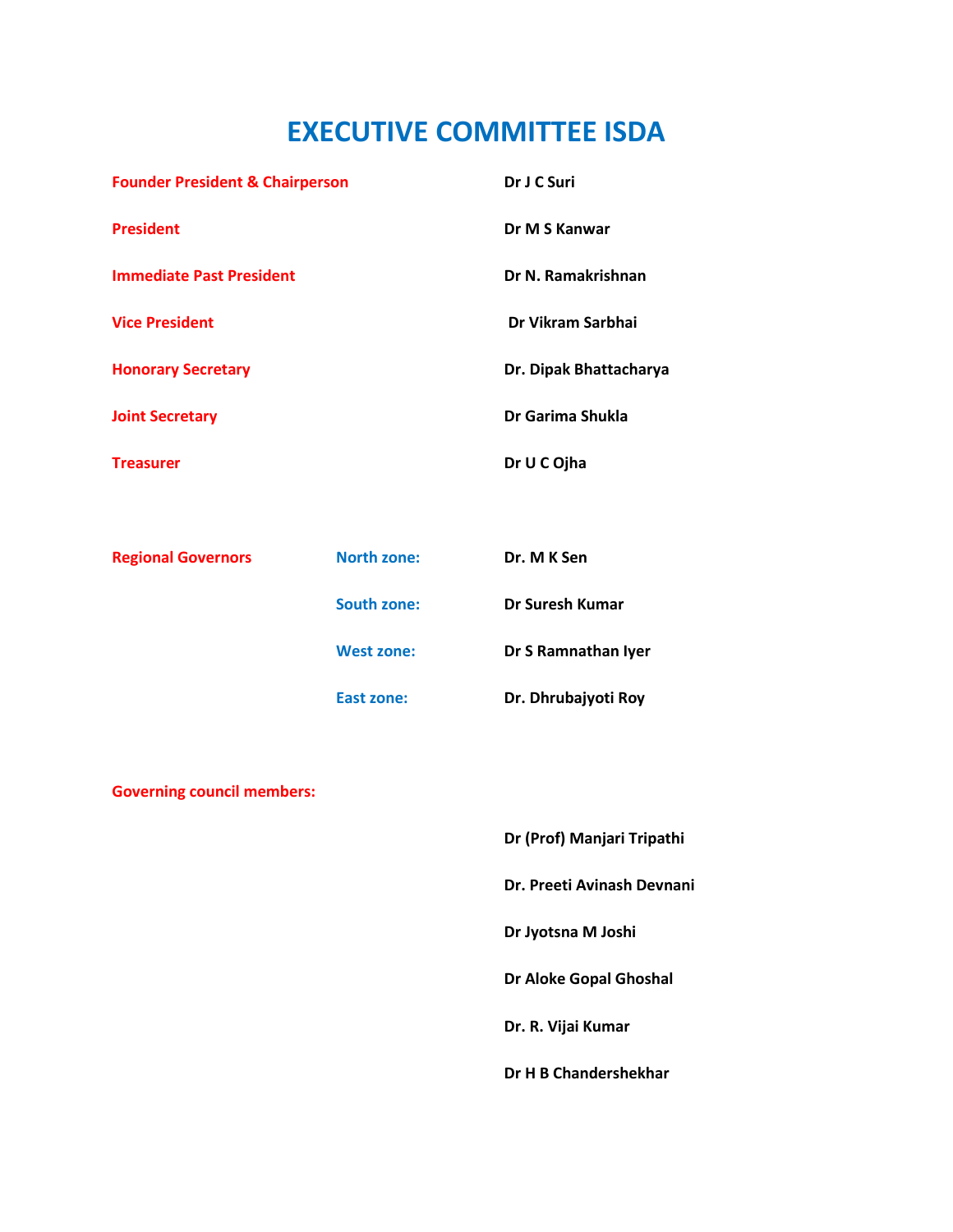# **EXECUTIVE COMMITTEE OF THE COLLEGIATE OF SLEEP MEDICINE**

 **Dr Suresh Kumar**

| <b>Founder President &amp; Chairperson:</b> | Dr. J. C. Suri      |
|---------------------------------------------|---------------------|
| <b>Chief Coordinator</b>                    |                     |
| <b>Of Examination:</b>                      | Dr. N Ramakrishnan  |
| <b>Hon Secretary:</b>                       | Dr. D. Bhattacharya |
| <b>Members:</b>                             | Dr M K Sen          |
|                                             | Dr Garima Shukla    |
|                                             | Dr Manjari Tripathi |
|                                             | Dr Preeti Devnani   |
|                                             | Dr Jyotsna Joshi    |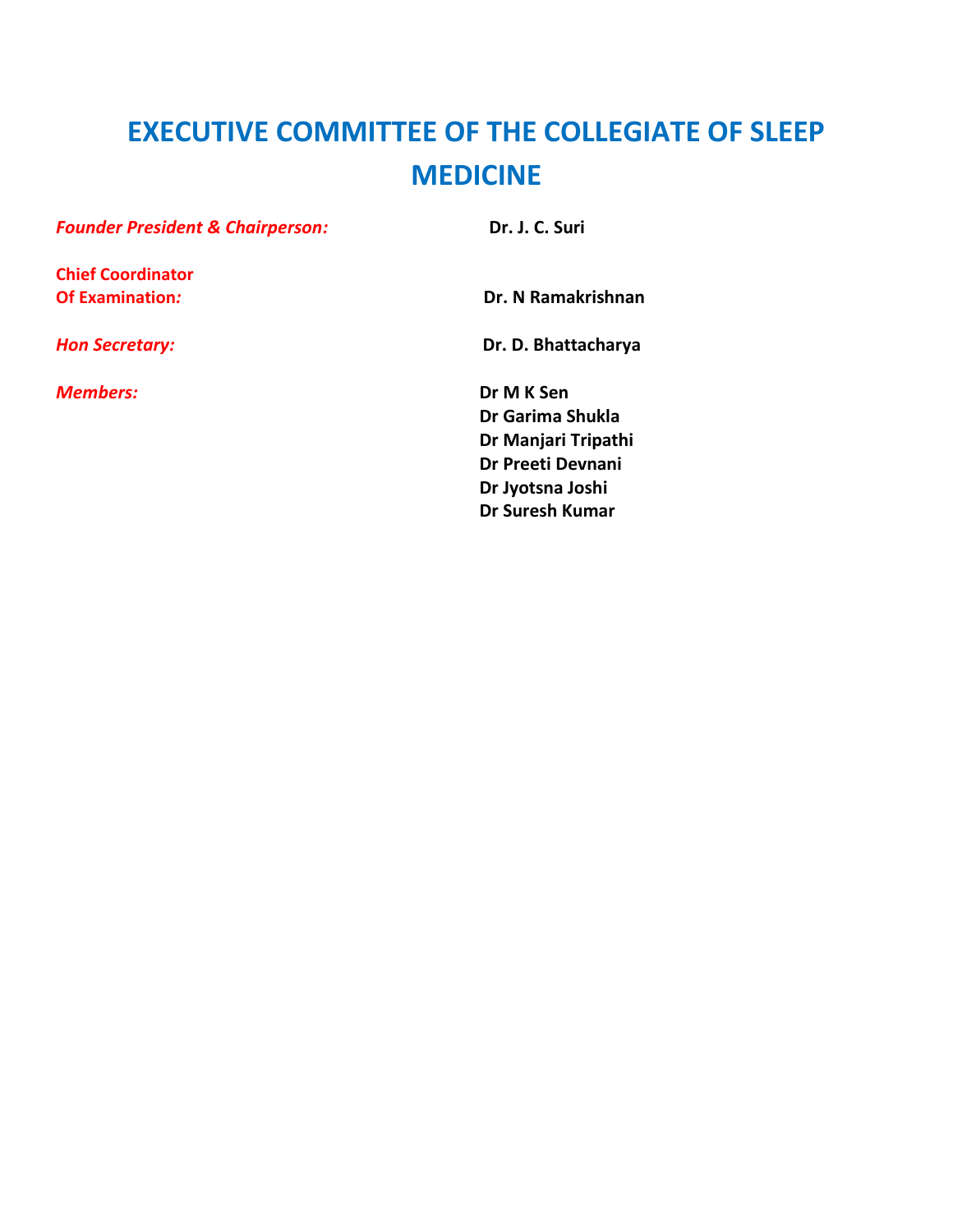## INTRODUCTION

As till date there is no formal teaching of Sleep Medicine in the M B;B.S. course curriculum the ISDA Executive committee has decided to allow students who have gained knowledge & skills in Sleep Medicine through any of the streams defined in the application form fo to take the examination and award a certificate of competence .

FMS- ISDA is recognised within the profession in India, there being no other such examination or recognition. This allows recognition thus encouraging the development of the discipline of sleep medicine in India.

The examination is aimed to be a **proof of excellence.**

The Multiple Choice Examination is knowledge-based only.

#### Candidates have **3 hours** to answer **100 questions**

Upon successfully passing the theory examination with a minimum of 50% marks the candidate has to appear for an oral examination where one is evaluated by a team of examiners nominated by the Association from its fellows comprising of two Neurologists and two pulmonary physicians with special interest and active practice in the discipline.

Upon successful completion a **Fellow in Sleep Medicine of the Indian Sleep Disorders Association will** be conferred.

Objectives of training and competence desired for award of FSM-ISDA:

- 1. Appropriate clinical decision-making, i.e. learning various skills in the choice and implementation of diagnostic tests and therapeutic interventions
	- the ability to interview the patient correctly
	- to recognize symptoms and signs
	- procedure skills
	- to decide on using appropriate questionnaires, scales, inventories, and laboratory tests
	- to schedule a treatment plan
- 2. Should also have
	- Sound medical knowledge of the subject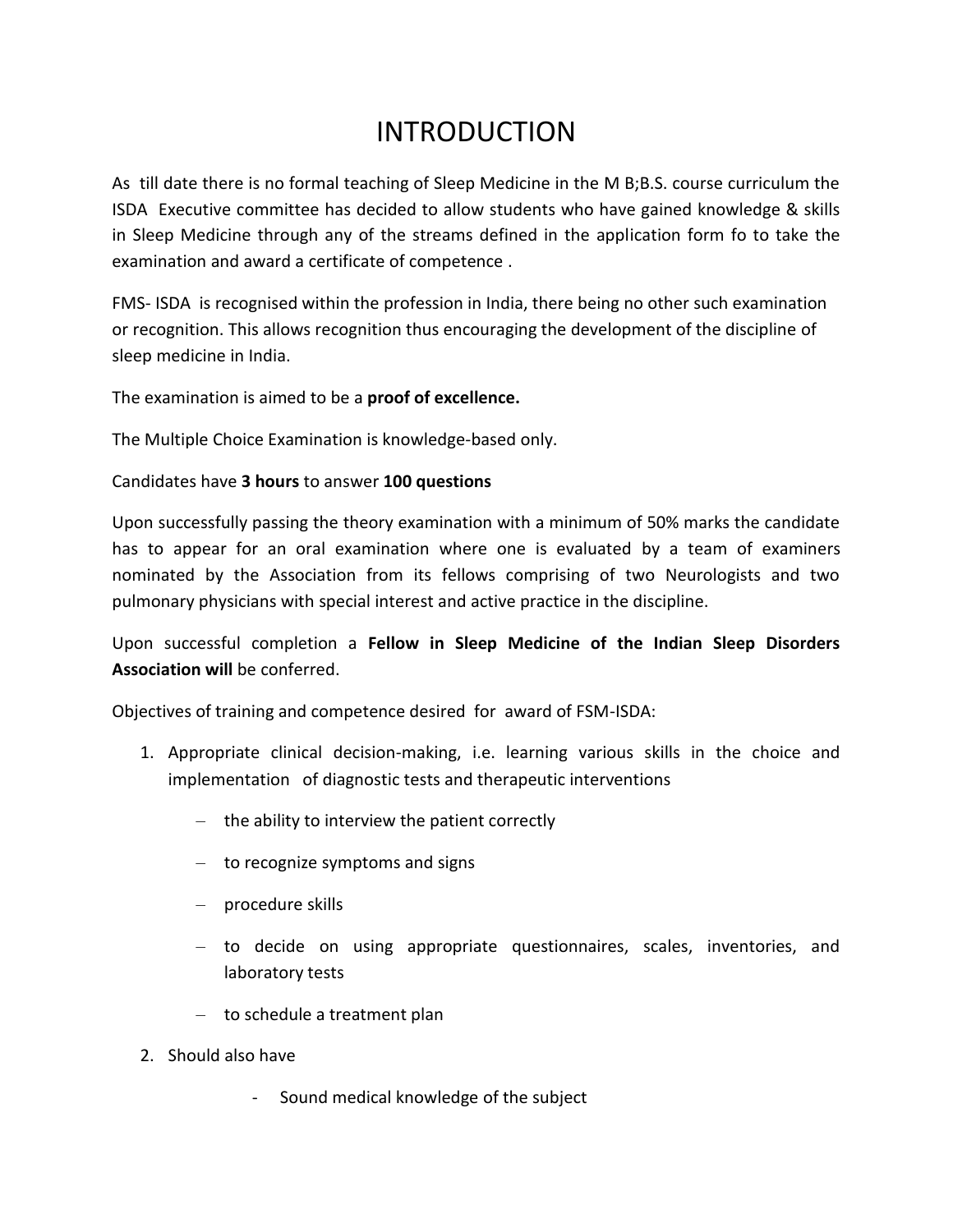- Communication skills
- Coordinate and taking responsibility for multidisciplinary interactions '**interdisciplinary**' or '**integrative sleep medicine**'
- research methodology
- to manage a sleep medicine centre

Areas of competence desirable for the examination:

- **A.** Physiological basis of sleep
- **B.** Assessment of sleep disorders and diagnostic procedures
- **C.** Insomnia
- **D.** Sleep-related breathing disorders
- **E.** Hypersomnias
- **F.** Circadian rhythm sleep disorders
- **G.** Parasomnias
- **H.** Sleep-related movement disorders
- **I.** Miscellaneous sleep-related conditions and disorders
- **J.** Societal, economical, organisational and research aspects of Sleep Medicine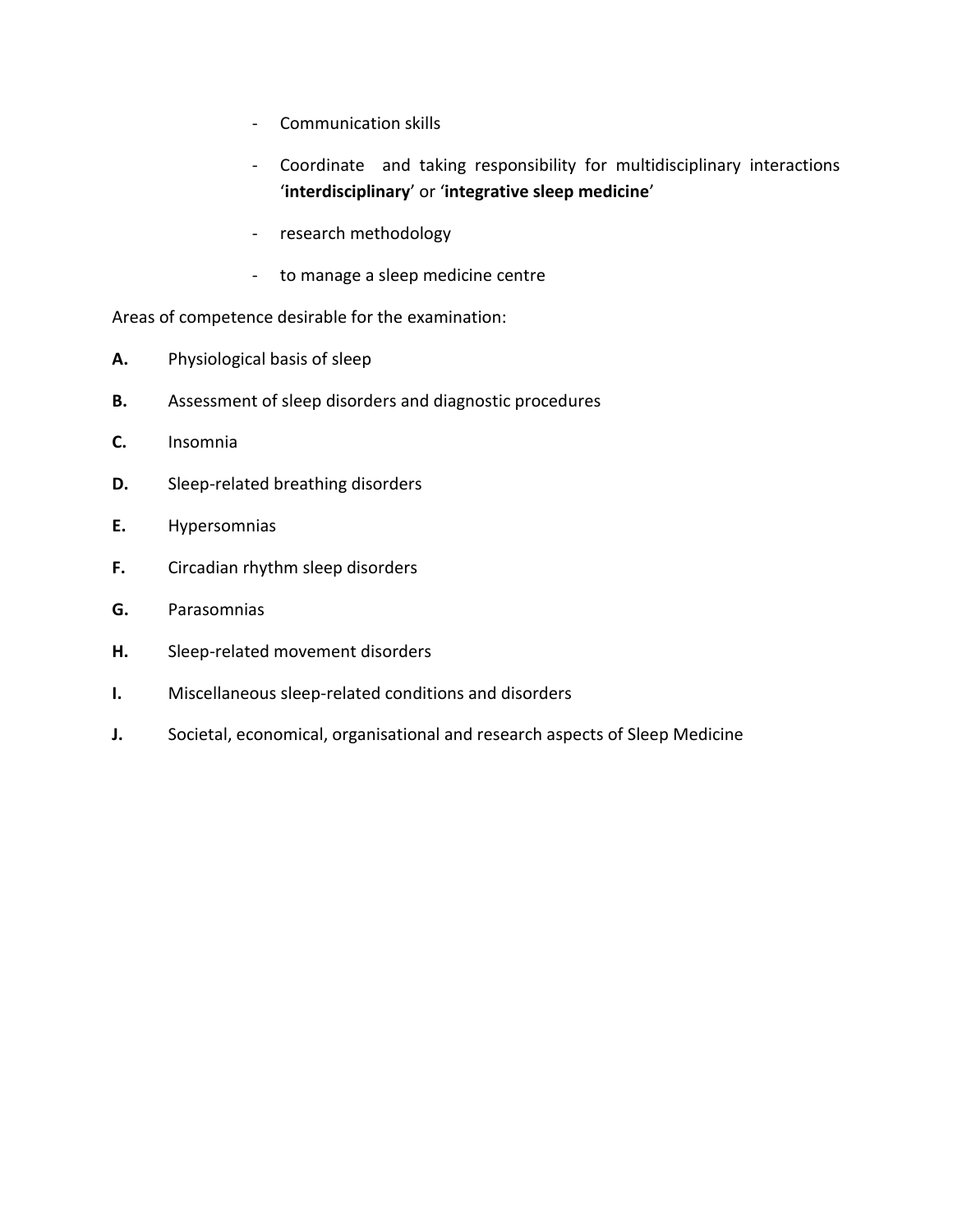### **Fellow of Sleep Medicine under the aegis of the Indian Sleep Disorders Association (FSM-ISDA)**

#### **Guidelines:**

The examination is organized and conducted by the Indian Sleep Disorders Association (ISDA). The ISDA will award the successful candidates "Fellow of Sleep Medicine of the Indian Sleep Disorders Association" (FSM-ISDA).

The aim is of the examination is to set a benchmark in the knowledge of the individual in sleep. The certificate is a testimonial verifying that the knowledge of the person holding the certificate is a proof of competence in the discipline.

#### **Eligibility criteria for candidates**

- a. MBBS doctor registered with the MCI, DMC or the State Medical Council. *Attested copy of MBBS and current valid registration certificate to be submitted*.
- b. A recognized post graduate degree or Diplomate National Board (diploma-not eligible) in General Medicine, Respiratory Medicine, ENT, Psychiatry or Pediatrics are eligible.  *Attested copy of degree to be submitted.*
- c. Those who have completed post doctoral training in Pulmonary, Critical Care & Sleep Medicine or Neurology, are eligible.

*(Copy of 1. DM degree, 2. Letter from HOD/ Guide of the department /centre of training)*

### *FOR DETAILS OF ELIGIBILITY CRITERIA AND REQUIREMENTS FOR TAKING THE EXAMINATION YOU ARE REQUESTED TO REFER TO THE APPLICATION FORM AVAILABLE ON THE WEBSITE*

### **Centers validated for training candidates should have**

- **a.** Practitioners of Sleep Medicine holding the Fellowship conferred by the ISDA in recognition of their contribution to the advancement of Sleep Medicine in India. **ISDA to verify**
- b. Centers could be primary sleep centre/ neurology unit/ respiratory unit undertaking regular all night full PSG at least 30 PSG/month. The Centre may be undertaking home PSG testing in addition to full night PSG but no centre performing only home PSG are eligible.

### **Validation by ISDA executive or Fellow.**

c. Centre should be able to provide holistic training in various aspects of Sleep i.e. Respiratory Medicine, Neurology, Psychiatry, ENT & Dental. **Validation by ISDA or Fellow.**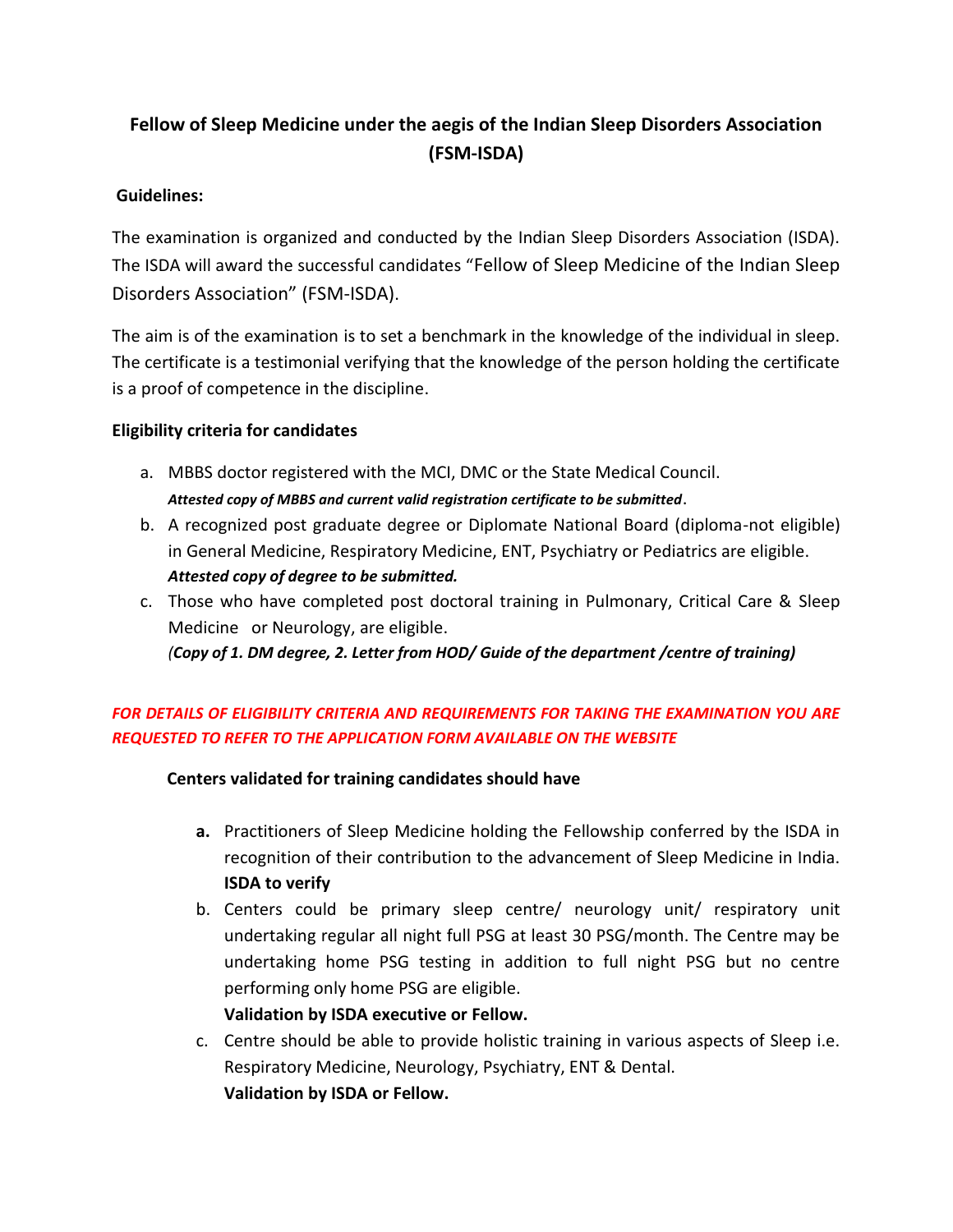d. Must confirm to the eligibility criteria for centers validated by the Executive Committee of ISDA.

#### **Examination consist of two parts**

- a. Part I consist of 100 MCQ with single correct answer. The examination is of 3 hrs duration. Questions would be theoretical, practical, technical, case or PSG based from any part of the syllabus.
- b. The examination questions are selected from a question bank by the Chief Cocoordinator of Examination who is appointed by the Executive Committee.
- c. The question bank is prepared from questions contributed by all the fellows who forward the questions to the Chief Coordinator of the examinations.
- d. Candidate is required to get at least 50% marks to qualify for Part II of examination. Part II of the examination will be oral, problem / care based, viva voce and would consist of two stations with two examiners at each station.
- e. Part II of the examination would be of approximately 20 minutes or more at each station.
- f. Examiners would be from Respiratory Medicine and Neurology
- g. Candidates will be marked Fail, Just Fail, Pass, High Pass, and Excellent.
- h. A fail at any table is considered fail overall.
- i. Pass or better in both tables is Pass over all.
- j. Just fail in one station may be compensated by high pass or excellent at the other station.
- k. After completion of training the examination must be taken within two years (or in special cases after approval of the ISDA within 3 years). Those who are successful in Part I will be allowed to take the oral/ Practical examination.
- l. For Part I (theory) a total of 3 attempts will be allowed.
- m. For oral/ Practical after clearing theory, two attempts will be allowed to clear the Part II examination. If the candidate fails to clear the oral exam in two attempts, he/she will be required to take the Part I exam again and will be allowed to take two final attempts to clear part II.

#### **Course/ Syllabus**

The course of the certificate is hosted on the website. (It is under constant review and could be modified as per needs and covers all aspects related to Sleep Medicine)

#### **Article/ Review article**

It is essential to write an original study report, article or review which should be submitted and passed by the editorial board of IJSM to be eligible to take the examination.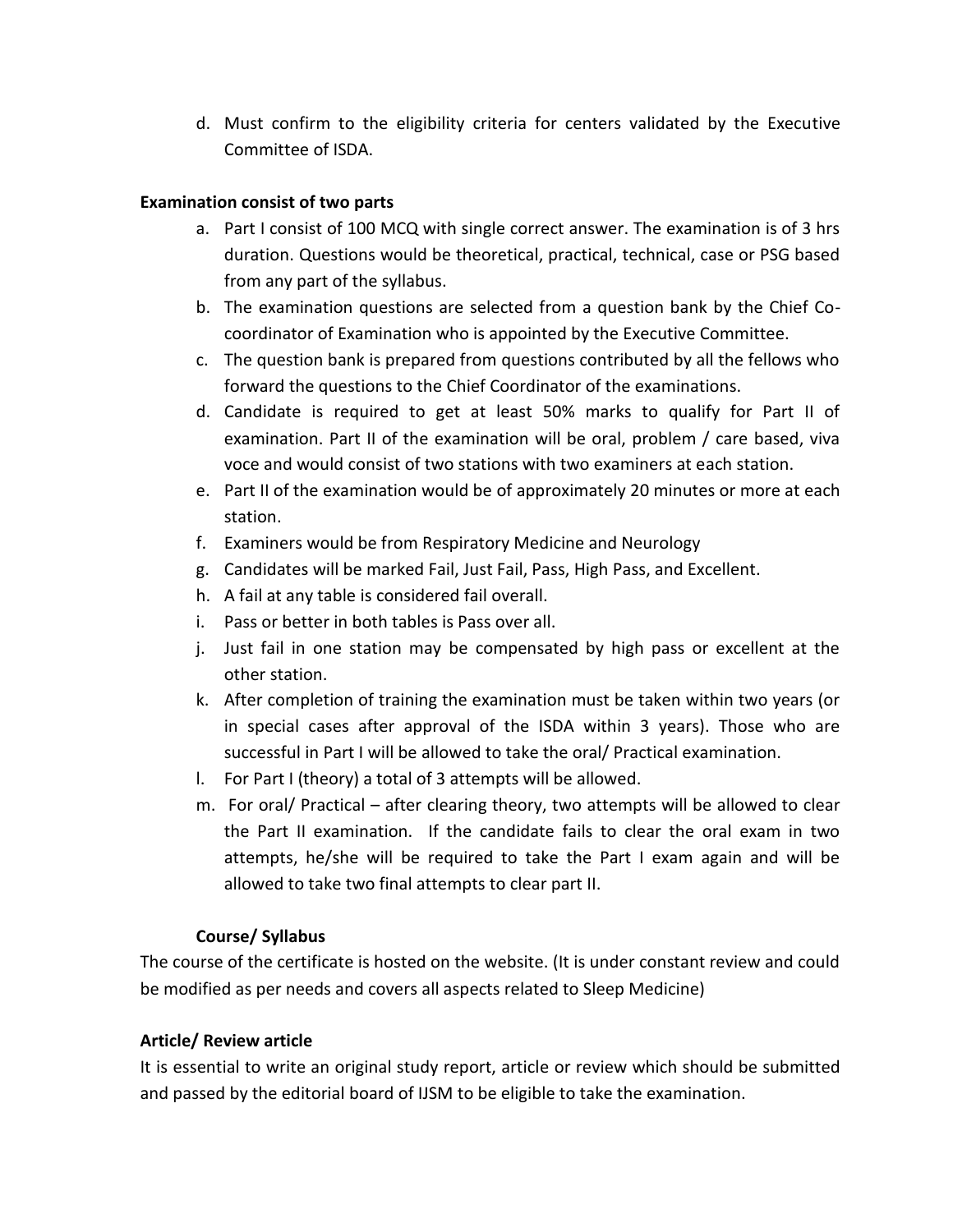#### **Fees**

The Fees for the examination is Rs. 5000/- payable by demand draft to the ISDA.

#### **Examiners**

The panel of examiners is practicing sleep physicians who are Fellows of the ISDA.

#### **Frequency of Exam**

Presently the exam will be held annually during the annual sleep conference at the city where the conference is being held (Usually in the month of March or April - Good Friday weekend).

The examination process is under constant review and the format may be changed anytime. However, any change of the format would be notified on the Association website/ application booklet.

#### **Results**

Every attempt would be made to declare the names of the successful candidates (who have cleared both parts) in the conference during the 'Dinner Symposium'. The certificates would be mailed to the successful candidates.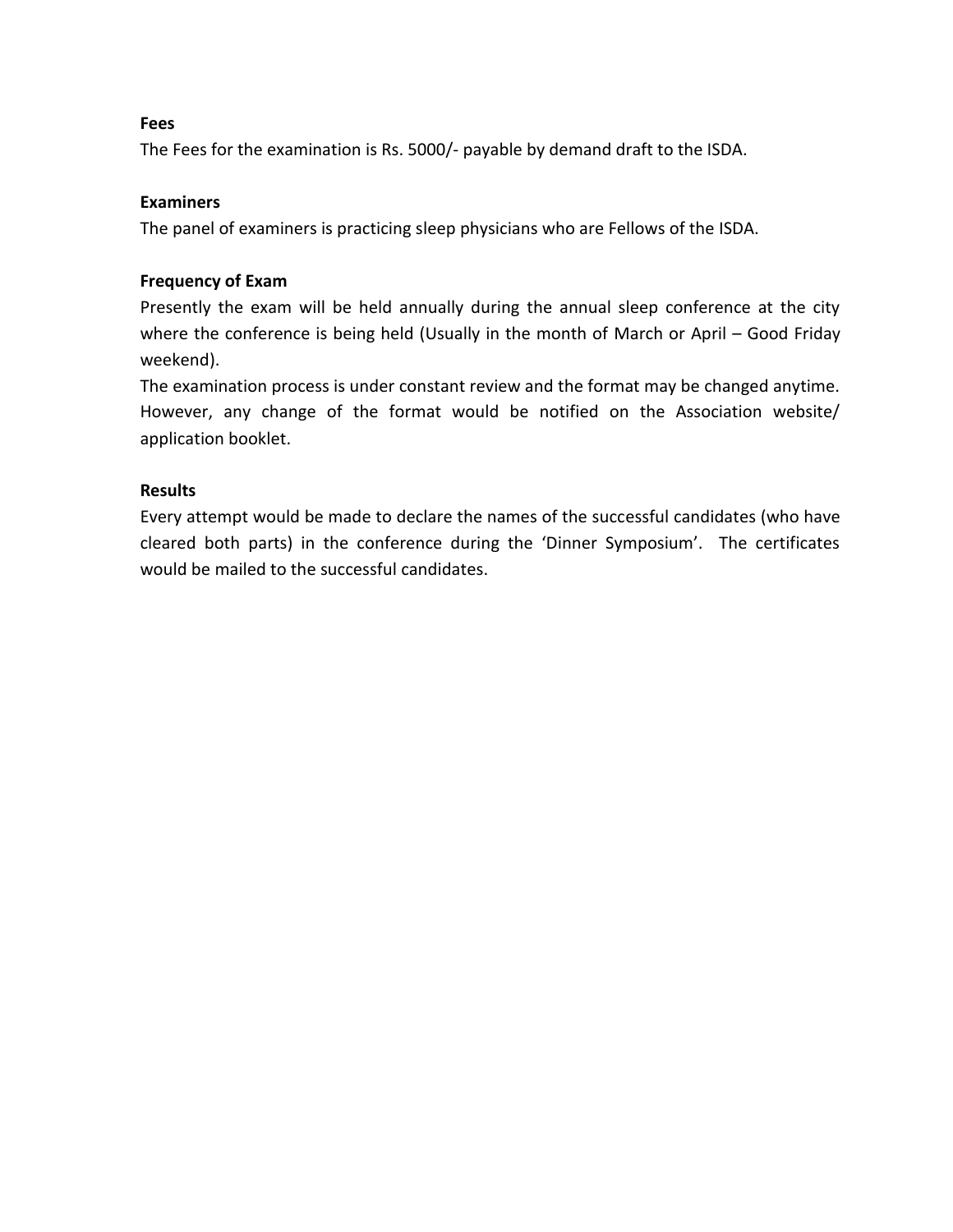### **History of ISDA**

The Indian Sleep Disorders Association (ISDA) was founded in the year 1995. A group of like minded physicians with interest in sleep medicine from different states of India floated the idea of starting a society at the National level. The lead was taken by Dr J C Suri who is credited to having established the first Sleep Laboratory in India at Safdarjang Hospital, New Delhi. The core group included Dr Parvati Gopal from Bangalore, Dr Vikram Sarbhai from Delhi, Dr R. Vijay Kumar from Hyderabad, Dr S K Sahu from Orissa, Dr R. C. Sahu from Mangalore and Dr Talib from Ahmednagar.

Members are drawn from varied disciplines like pulmonary medicine, neurology, internal medicine, psychiatry, pediatrics, ENT & Dentistry. The aim of the association is to disseminate knowledge on the current understanding of sleep disorders amongst medical professionals and the public.

The ISDA has been organizing conferences and workshops on a regular basis since December 2005. As a result of these efforts the membership of ISDA has risen from a modest 25 in 1995 to more than 225.

The Association started a journal in sleep medicine during the Conference held at New Delhi in Dec 2005 named "Indian Journal of Sleep Medicine". The journal is published quarterly and having completed five years should be receiving the certificate of indexing from the authorities shortly.

The Association has also for the first time awarded fellowships to a few senior members who have contributed significantly in the advancement of sleep medicine in the country.

In the year 2010 the Executive Committee selected a few centers of excellence in the discipline of sleep medicine in India. The committee was of the opinion there is a scarcity of trained sleep specialists in the country. In order to overcome this deficiency the Society started a one year training course at these centers culminating in an examination and award of a "Fellow of Sleep Medicine of the Indian Sleep Disorders Association". The first batch of students took the examination during the conference (SLEEPCON 2011) held at Nagpur in April 2011. The "Fellow of Sleep Medicine of the Indian Sleep Disorders Association" (FSM-ISDA) as of date may not have a legal recognition, however, under the present circumstances where there is no degree or diploma available for sleep medicine practitioners in the country, the FSM - ISDA is a valuable benchmark for young doctors who wish to pursue a practice in sleep medicine.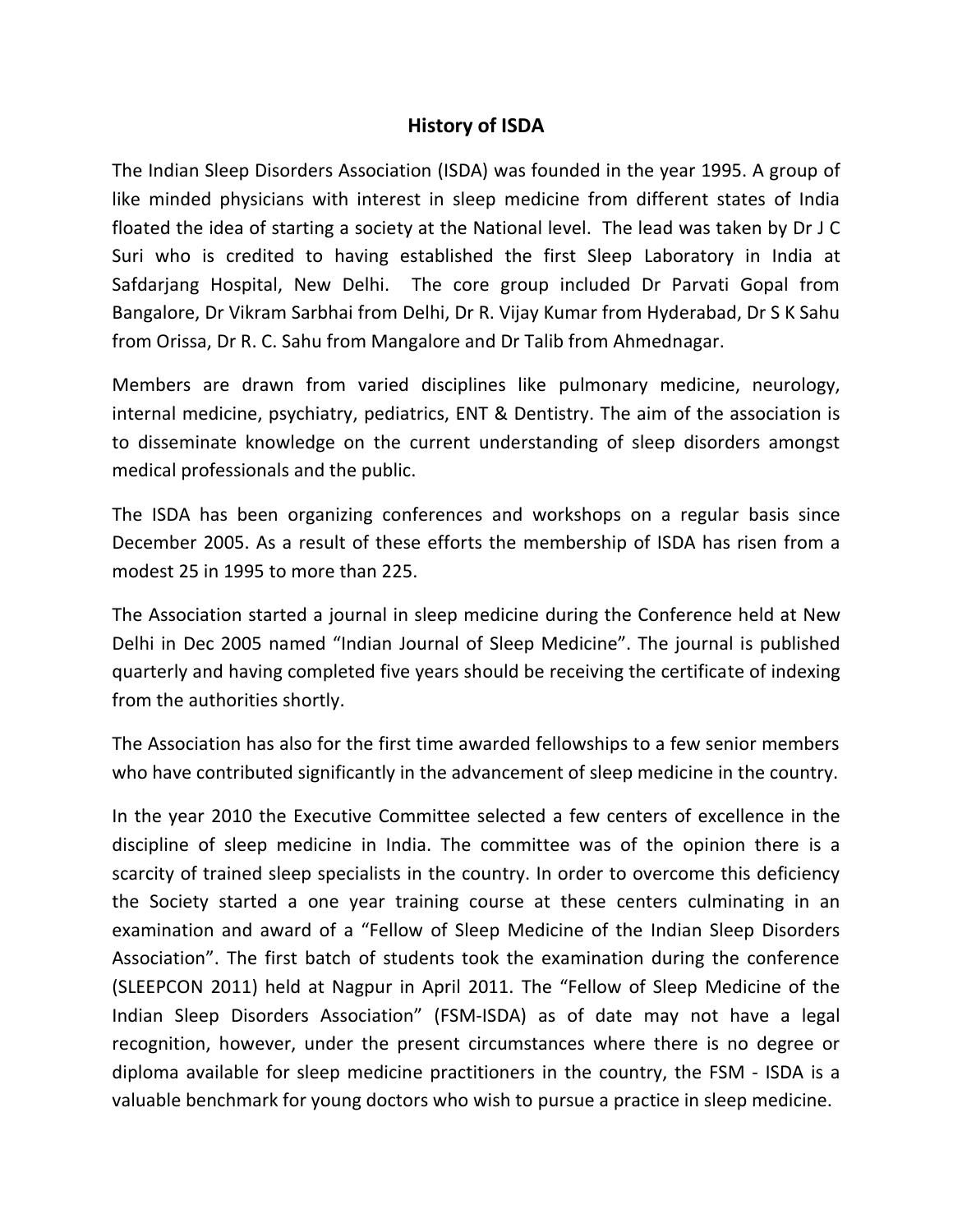# **FELLOW OF SLEEP MEDICINE UNDER THE AEGIS OF INDIAN SLEEP DISORDERS ASSOCIATION (FSM-ISDA)**

**COURSE CURRICULUM, SUGGESTED READING, REFERENCES & DETAILS OF SYLLABUS**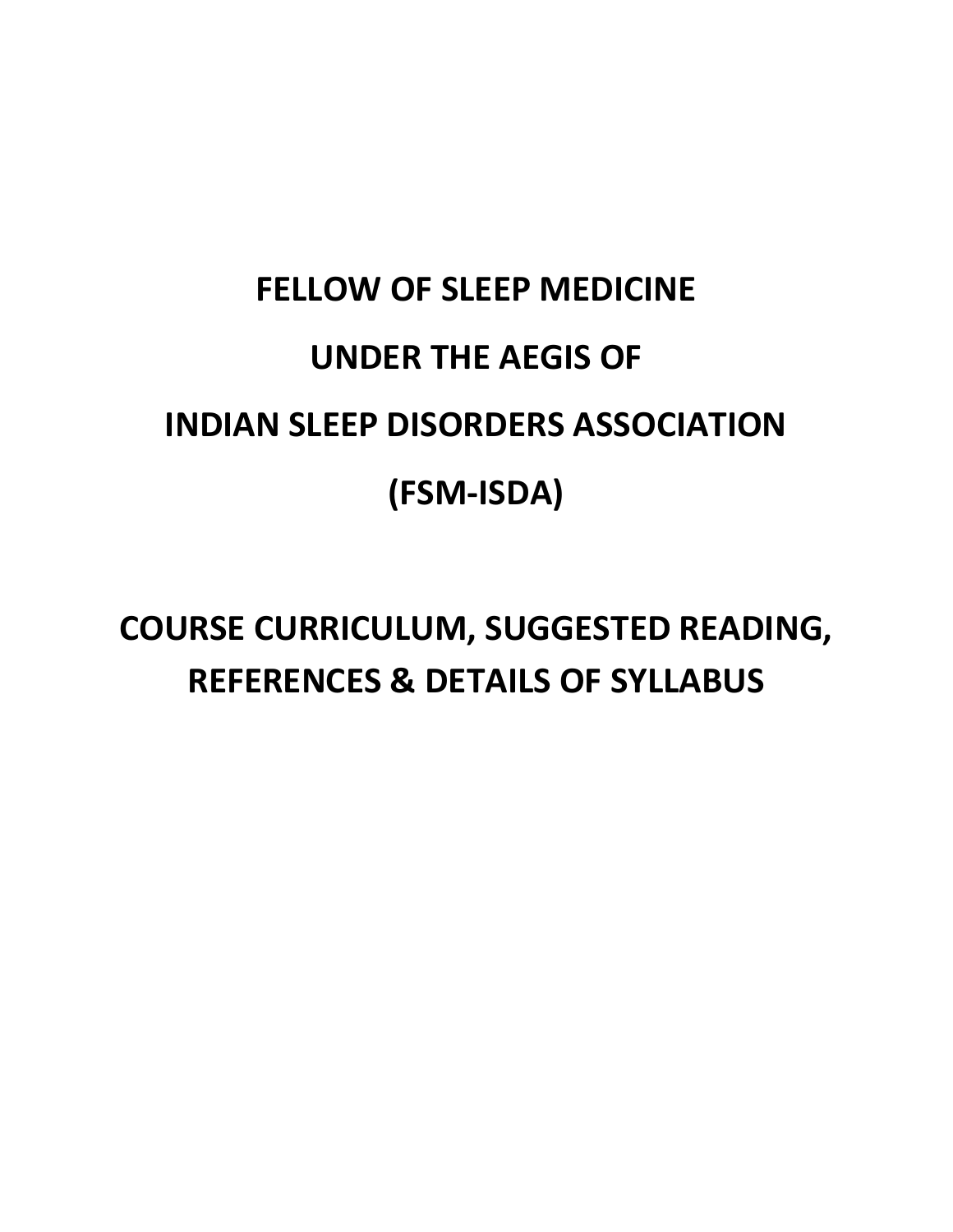# **FELLOW OF SLEEP MEDICINE**

#### **(ONE YEAR COURSE UNDER THE AEGIS OF INDIAN SLEEP DISORDERS ASSOCIATION)**

### **Course Curriculum**

Sleep medicine is a rapidly growing specialty in the field of medicine that has become an essential specialty service in any clinical or academic institute. Over the past 25 years this field has expanded and developed immensely in order to diagnose and treat the increasing numbers of different sleep-related disorders. Many physicians think that sleep disorders means obstructive sleep apnea only, however, the International Classification of Sleep Disorders (ICSD-2005) included more than 84 disorders. As a result, the number of clinical sleep facilities needed to diagnose and treat patients with sleep disorders has increased worldwide and structured training programs have been implemented in developed countries.

Sleep Medicine is a distinct specialty that requires one year of fellowship training after completing pulmonary, psychiatry, pediatric, otolaryngology or neurology training. Specialists in this field are well trained in sleep physiology, respiratory physiology and EEG. Performing sleep studies in the sleep disorders center (SDC) enable the treating doctor to detect many pathological changes during sleep.

#### **Objectives**

#### **A. Clinical Science of Sleep Medicine:**

- 1. The Sleep Medicine Fellow will develop thorough knowledge and sound judgment in the diagnosis, treatment and prevention of all sleep disorders
- 2. The Sleep Medicine Fellow must become competent with the technical skills necessary for the performance and interpretation of the diagnostic and treatment procedures used in sleep medicine**.**

#### **B. Research Skills of Sleep Medicine:**

- 1. The Sleep Medicine Fellow must become familiar with the different research designs and methodologies and data collections and analyses.
- 2. The Sleep Medicine Fellow will develop the needed skills to perform good quality clinical and basic science research in Sleep Disorders

#### **C. SDC Management:**

1. The Sleep Fellow will learn the administrative skills needed to run and manage a sleep disorders center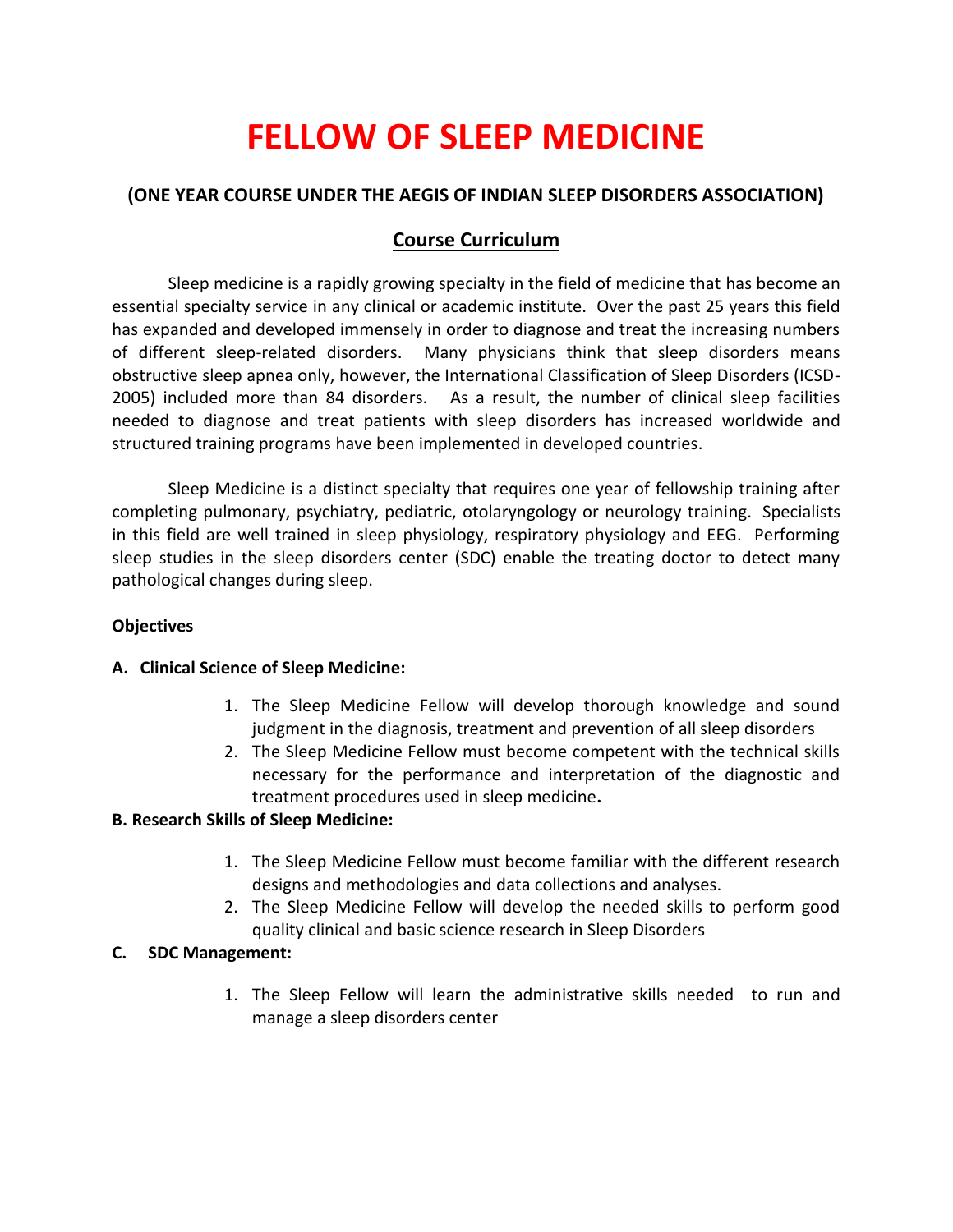#### **Degree Requirements:**

This is a (one year) fellowship program. One year for those who have completed MD/DM in Medicine/Pulmonary medicine/ Neurology /Pediatrics/ Psychiatry or MS ENT.

#### *The following are the responsibilities and expectations of the fellow in training:*

- A. Interpret polysomnograms (PSG) at the SDC. This program requires a minimum of 150 PSG interpretations for sleep medicine fellowship completion, although there is ample opportunity for more.
- B. Interpret Multiple Sleep Latency testing (MSLT) at the SDC. (minimum 15 for the fellowship)
- C. Minimum 150 new patients and 150 follow-up patients must be documented in the fellow's log book throughout the sleep fellowship. At least 20 of the new patients must include a diagnosis other than sleep disordered breathing. Evaluation of at least 30 pediatric age patients is also required. The Fellows should be exposed to two half-day adult sleep clinics every week and a minimum of one half day sleep clinic every alternate week for pediatric patients. Fellows will also attend respective clinics in other sub-specialties.
- D. Take sleep lab call.
- E. Teach rotating residents, students and technicians.
- F. Write at least one article that is preferably a result of the fellow's sleep research project, which was ongoing throughout the sleep fellowship
- G. Must attend all sleep lecture series and complete required readings

#### **Program Structure**

The fellowship program will be conducted in the SDC accredited by ISDA in 4 Semesters.

- **A. First Semester (4 months):** Pulmonary medicine training to develop good practical knowledge of applied pulmonary physiology, lung mechanics, pulmonary pathology and common respiratory diseases.
- B. **Second Semester (4 months): Neurology –** Basic principles, neuroanatomy, neurophysiology with respect to sleep wake generators and neurotransmitter functions along with neurology clinics with relevance to sleep disorders.
- C. **Third Semester (2 months):** The fellow would undergo training in ENT and learn the anatomical/physiological aspects of Nose/ Oropharynx in relation to sleep disorders.
- D. **Fourth Semester (2 months):** In psychiatry clinic where the fellow would he taught on the physiological bases of sleep and management of sleep problems secondary to Psychological disorders.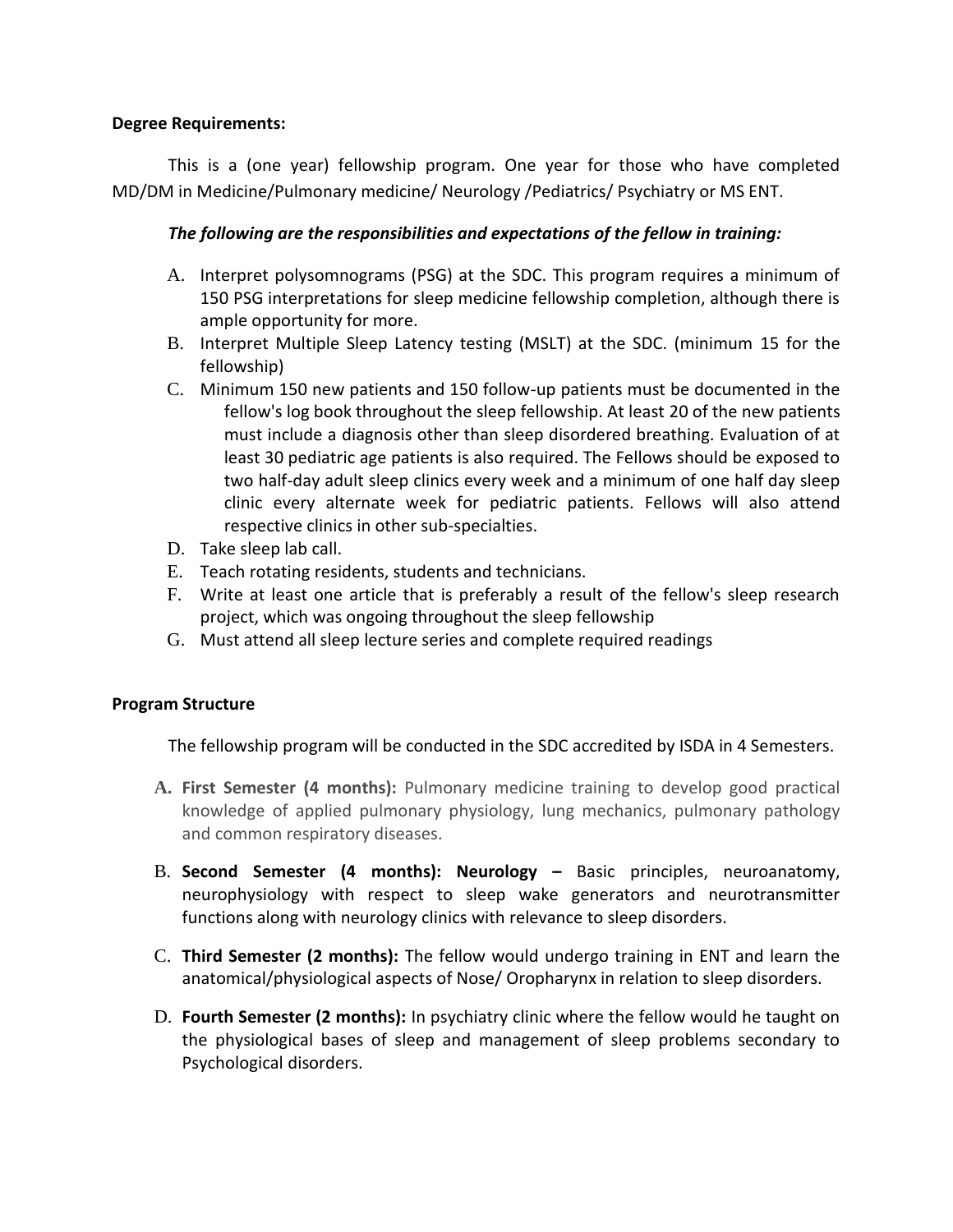#### **Curriculum details**

The sleep medicine training will take place during the 1-year sleep medicine fellowship program and the following syllabi would be covered.

- Orientation
	- o Introduction to Polysomnogram interpretation
	- o Introduction to the sleep laboratory
	- o Introduction to Polysomnogram scoring
	- o Sleep focused history and physical examination
	- o Differential Diagnosis of Hypersomnia & Insomnia
- Sleep Clinics two half day (adult)/week and one half day clinic (pediatric) every alternate week with mentoring
	- o Introduction to Sleep Medicine Research
	- o Sleep Cardio-Pulmonary Disorders
	- o Neuroscience, Clinical Neurology & EEG Interpretation
	- o Otolaryngology, dental appliances, and allergies
	- o Psychiatry, Psychology Clinics

The first 6 months conclude with an interim in-service oral, clinical and polysomnographic evaluation. The second 6 months will primarily be spent in Advanced Clinical Sleep Medicine, running a sleep medicine clinic under supervision, and advanced involvement in sleep medicine research. There will be another in-service written examination in the last month of the training period.

The fellow will be evaluated formally by his/her supervising faculty member after each clinical rotation and will meet with the program director to review these evaluations.

The fellowship ends with a written and oral viva examination held at the end of the year and would be at the SLEEPCON conference venue. The examiners would comprise of both examiners from the pulmonology, neurology and sleep medicine specialties as well as external examiners (invited speakers) for the conference. A non refundable exam fee of Rs.5000 would be collected from each candidate; payable in January, three months prior to SLEEPCON conference.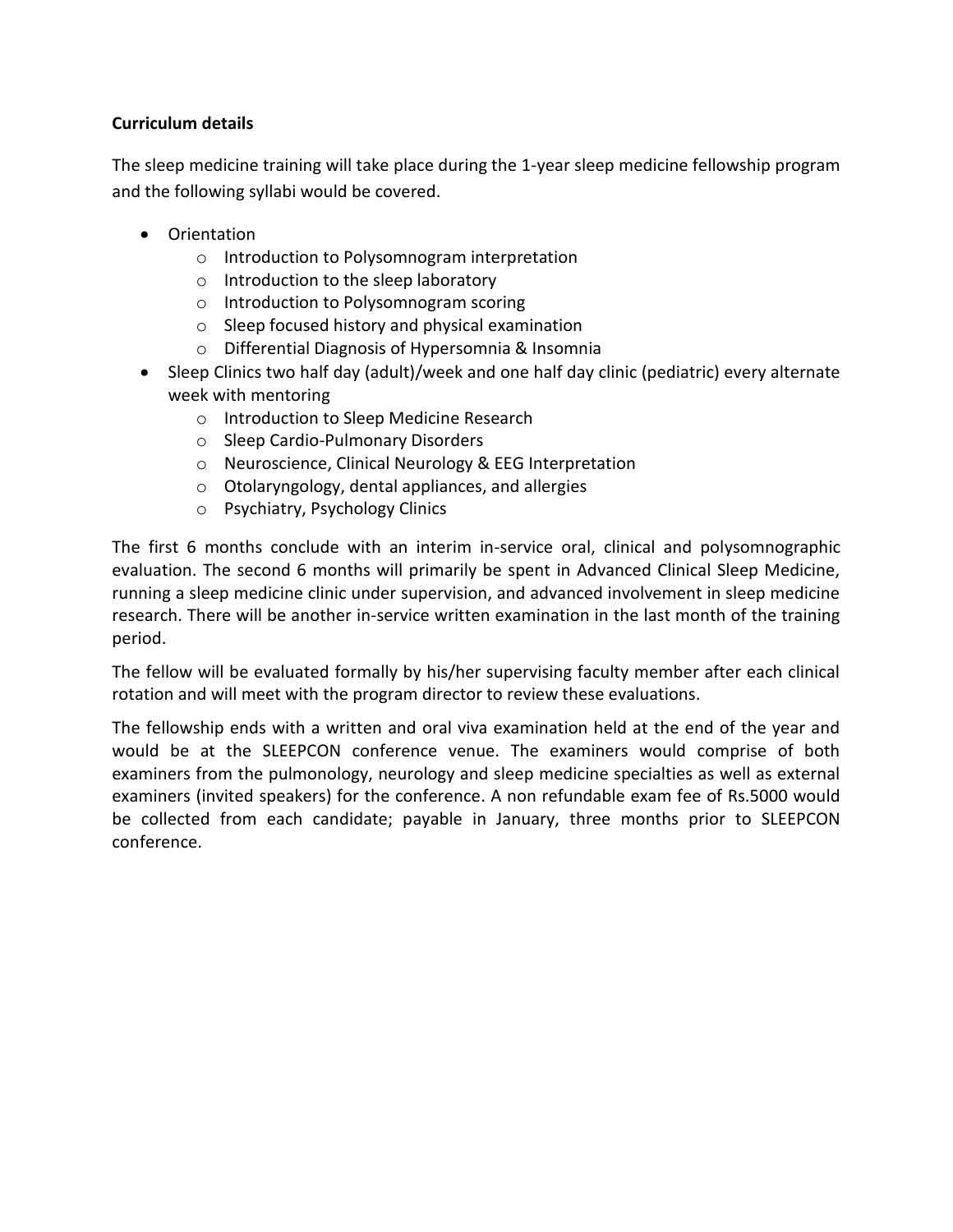#### **Suggested Reading and References:**

#### **It is important to be familiar with the following resources:**

- 1. AASM Scoring guidelines 2007.
- 2. Principles of sleep medicine 3<sup>rd</sup> Edition Kryger, Roth and Dement.
- 3. American Academy of Sleep Medicine, *International classification of sleep disorders: Diagnostic and coding manual* 2nd edition Ed: Westchester. IL: American Academy of Sleep Medicine, 2005.
- 4. American Board of Sleep Medicine. (Updated 2006; Cited o May 2008). Available from <http://www.absm.org/>
- 5. American Board of Internal Medicine. (Updated 2008; cited May 2008). Available from <http://www.abim.org/certification/policies/imss/sleep.aspx>
- 6. Common Program requirements: Sleep medicine. American Academy of Sleep Medicine (ACGME 2004); [http://www.aasmnet.org.](http://www.aasmnet.org/)
- 7. American Academy of Sleep Medicine Accreditation Committee, *Standards for accreditation of a sleep disorders center.* March 2002; revised edition. Rochester, MN: American Academy of Sleep Medicine, 2002; [http://www.aasmnet.org.](http://www.aasmnet.org/)
- 8. Standards of Practice Parameters: *<http://www.aasmnet.org/PracticeParameters.aspx>*
- 9. Standards of Practice Reviews: *<http://www.aasmnet.org/ClinicalReviews.aspx>*
- 10. Clinical Guidelines: *<http://www.aasmnet.org/ClinicalGuidelines.aspx>*
- 11. Sleep Medicine Practice Exam & Sleep Study Scoring Tests: *<http://www.aasmnet.org/LearningCenter/Home.aspx>*

**Key journals with basic and clinical research emphasis in sleep medicine are listed below.** 

- 1. *Sleep: <http://www.journalsleep.org/>*
- 2. *Journal of Clinical Sleep Medicine: <http://www.aasmnet.org/JCSM/>*
- 3. *Sleep Medicine: [http://www.sciencedirect.com/science/journal/ 13899457](http://www.sciencedirect.com/science/journal/13899457)*
- 4. *Sleep Medicine Clinics: <http://www.sleep.theclinics.com/>*
- 5. *Sleep Medicine Reviews: <http://www.sciencedirect.com/science/journal/10870792>*
- 6. *Journal of Sleep Research: <http://www.wiley.com/bw/journal.asp?ref=0962-1105>*
- 7. *Handbook of Clinical Neurology:* volumes 98 and 99, pages 2–1179, 2011, are dedicated to sleep: *[http://www.sciencedirect. com/science/book/9780444520074](http://www.sciencedirect.com/science/book/9780444520074)*
- 8. *Seminars in Neurology:* issues in 2004 (issue 4), 2005 (issue 1) and 2009 (issue 4) are dedicated to sleep medicine: *<https://www.thieme-connect.de/ejournals/home.html>*
- 9. *Chest* (dedicated sleep section in most issues):*[http://www.chestjournal.org](http://www.chestjournal.org/)*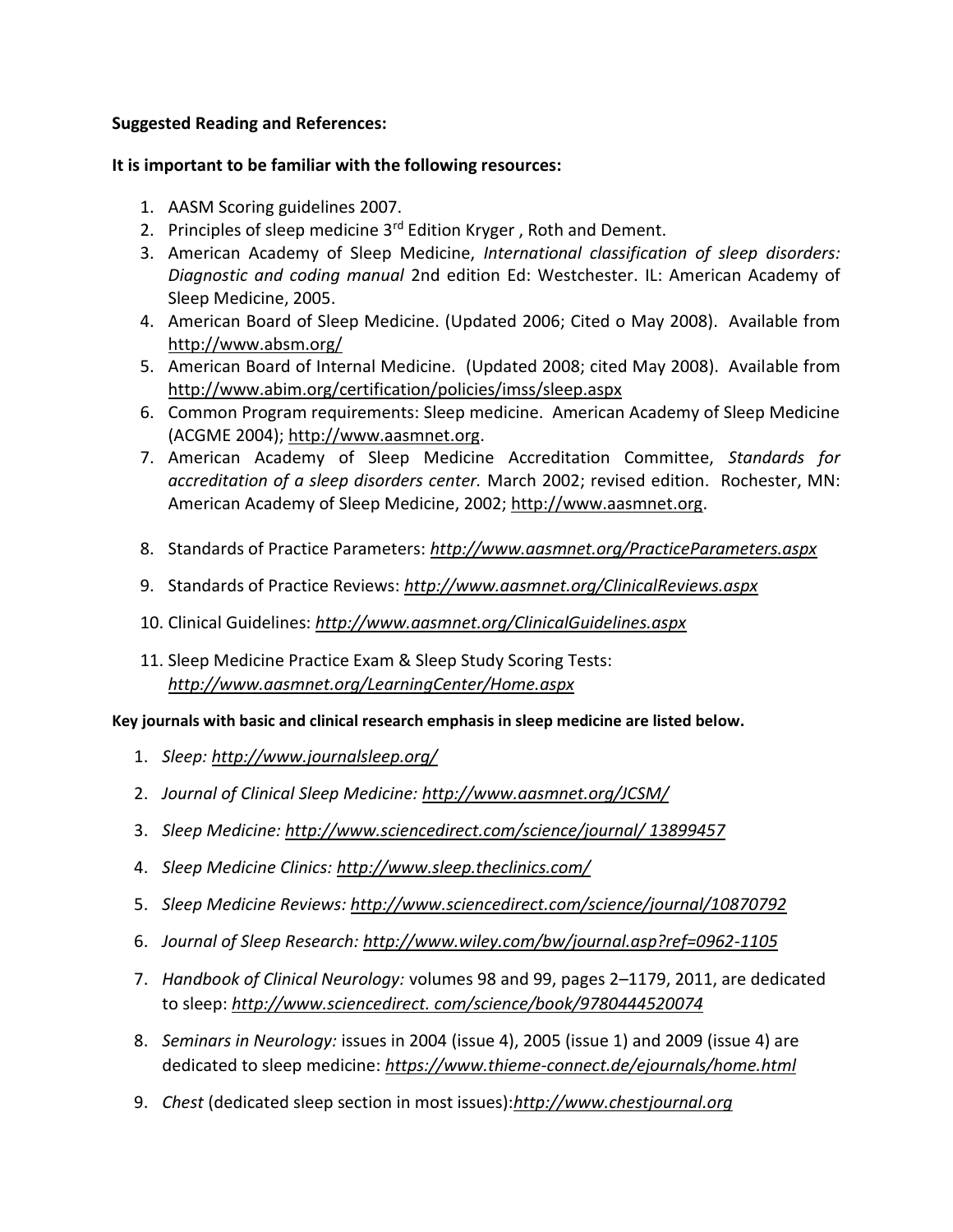- 10. *American Journal of Respiratory and Critical Care Medicine* (dedicated sleep section in most issues):*[http://intl-ajrccm.atsjournals.org](http://intl-ajrccm.atsjournals.org/)*
- 11. *Indian Journal of Sleep Medicine: <http://www.indianjournals.com/ijor.aspx?target=ijor:ijsm&type=home>*

Many other excellent sleep-related articles are also available in other journals from other disciplines in the medical community. This list, therefore, is not comprehensive but does serve to give the person training for board exams a good start.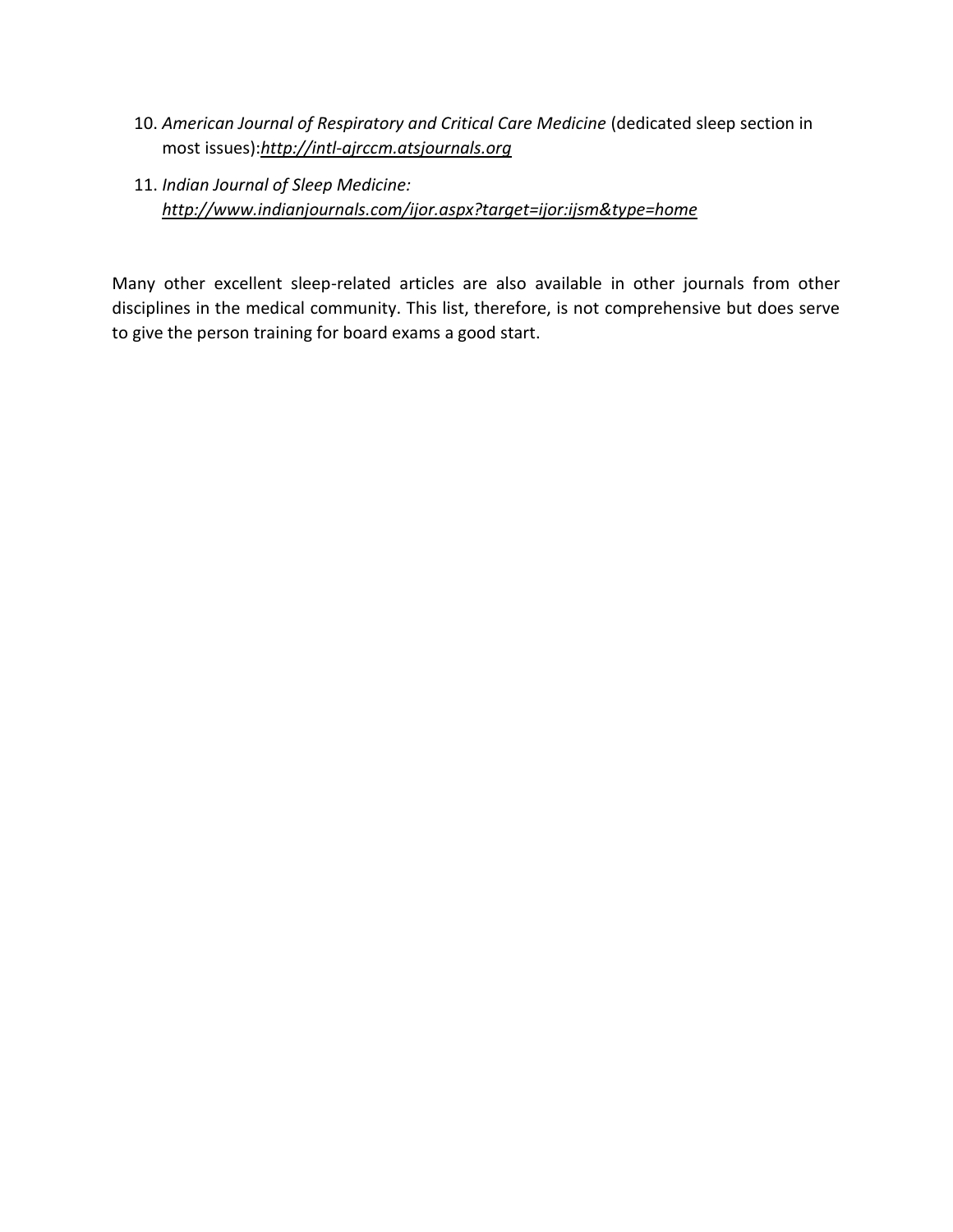#### **Syllabus Details**

- **1) Basic Neurophysiology of Sleep**
- **2) Basic Pulmonary physiology**
- **3) Basics of Breathing integrated**

#### **NEUROLOGY**

- i. Anatomy of Brain
- ii. Neurophysiology of Sleep
- iii. Sleep generators/controls Mechanisms
- iv. Therapeutics
- v. Sleep in various neurological diseases

#### **PULMONOLOGY (Sleep in various pulmonary diseases)**

- i. Anatomy of Breathing
- ii. Lung Physiology
- iii. Lung Pathophysiology
- iv. Ventilation
- v. Acid Base
- vi. Modification of Breathing Mechanisms by mechanical / External Source **CARDIOLOGY**
- B. Basic Cardiac Cycle
- C. Effect of impairment on Breathing
- D. Sleep in Cardiac diseases

#### **4) Basic Neurotechnology**

- a) Mechanical Electrical Science 1. Electrical Interface – Analog / Digital
	- 2. Amplifiers
	- 3. DC Connections
	- 4. Electrodes
	- 5. Nasal thermal pressure sensor electrodes
	- 6. Electrical artifact elimination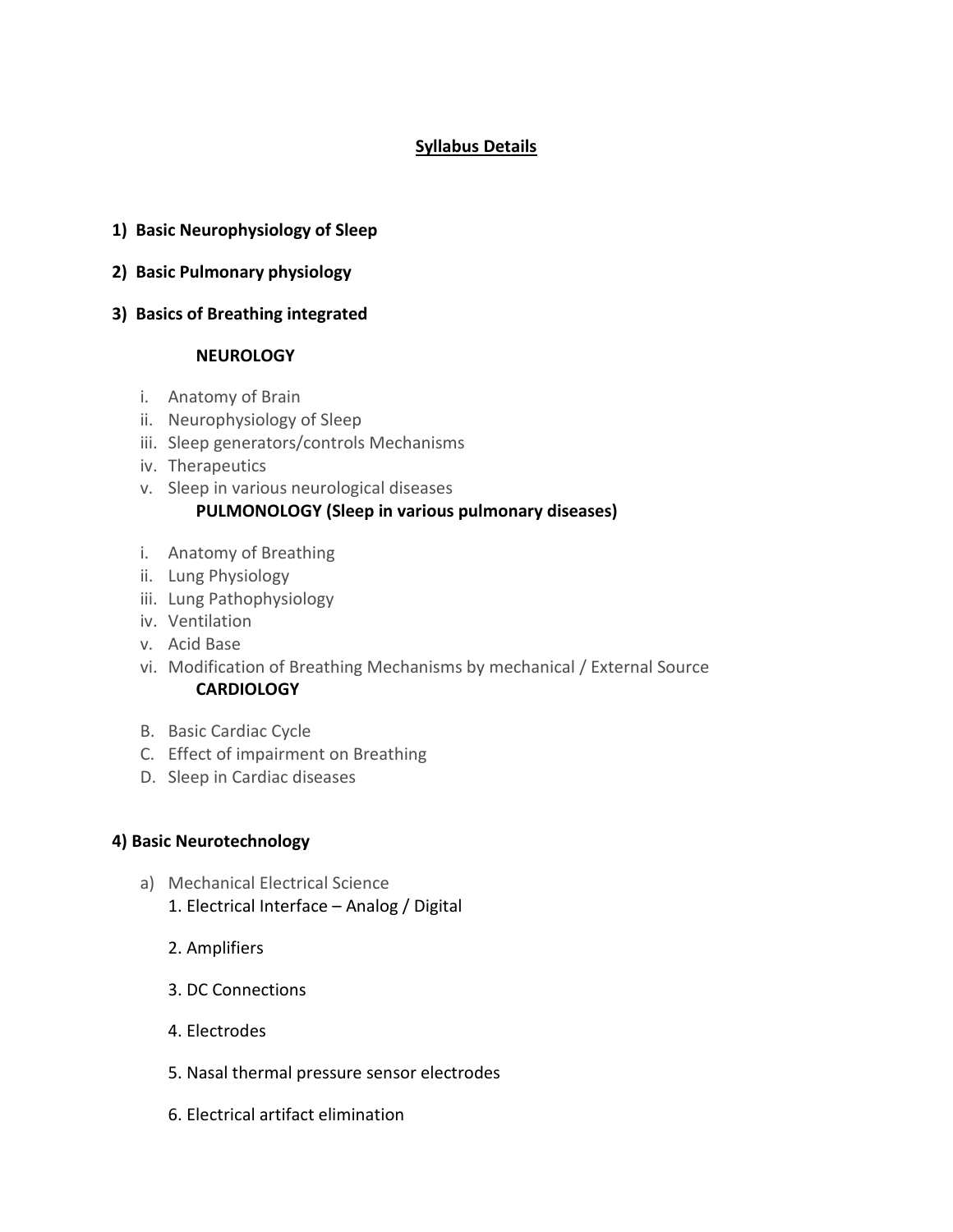- b) Basic Electrophysiology
	- 1. Basic EEG wave form Recognition
	- 2. Basic Respiratory wave form evaluation
	- 3. Basic PSG application
	- 4. Scoring Techniques
	- 5. Scoring guidelines Old & New
	- 6. Pit falls & Problems
- c) Multiple Sleep Latency Test (MSLT) & MWT
- d) Actigraphy
- e) Treatment Modalities
	- 1. CPAP
	- 2. BIPAP
	- 3. Advanced PAP
	- 4. PAT (Peripheral arterial tonography)
	- 5. Bright management therapy

#### **Clinical Sleep Medicine**

- 1. Classifications of sleep disorders
- 2. Approach to a patient with sleep disorder
- 3. Sleep disordered breathing
	- a. Epidemiology, pathophysiology, clinical presentation, diagnosis and management
	- b. Consequences of sleep disordered breathing.
	- c. Positive airway pressure therapy
	- d. Sleep disordered breathing in special situations e.g
		- i. Pediatric
		- ii. Elderly
		- iii. Pregnancy
- 4. Disordered of initiation and maintenance of sleep (insomnias)
	- o Epidemiology, pathophysiology, clinical presentation, diagnosis and management
	- o Pharmacological treatment of insomnia
	- o Non pharmacological treatment Sleep hygiene and cognitive behaviors therapy